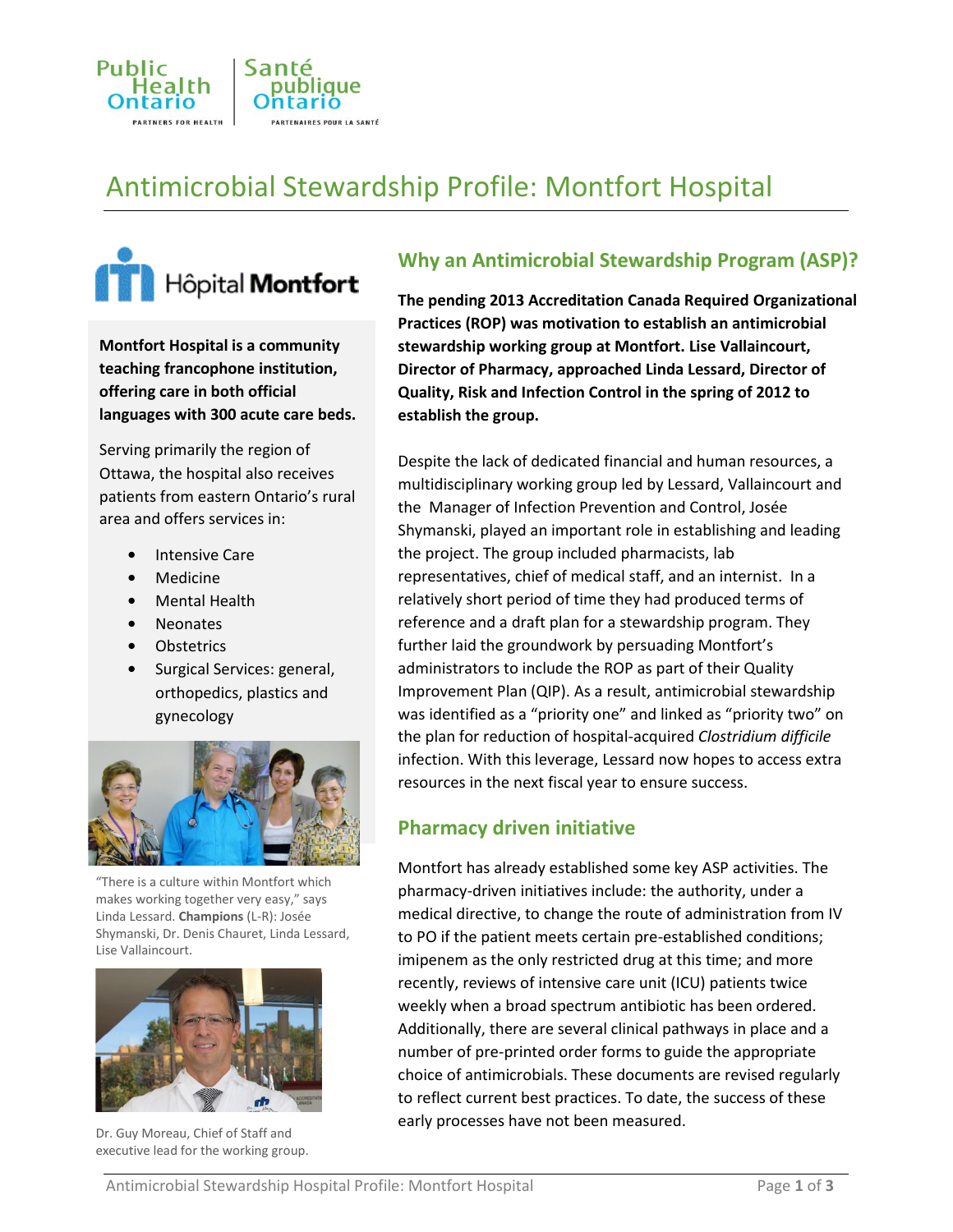## **Champions**

Dr. Denis Chauret, Internist, Department of Medicine and Chair of Pharmacy and Therapeutics, has been involved from the start. Without an infectious disease (ID) physician on staff at Montfort, specialists in internal medicine are consulted for challenging cases and liaise with ID when necessary. Dr. Chauret is keenly interested in supporting staff in practicing evidence-based medicine. The antimicrobial stewardship initiative is a good opportunity for clinicians to "return to basics" i.e. taking cultures and using treatment options which have in the past been effective, cheaper and sometimes forgotten as to their efficiency.

Shymanski attends the working group meetings to share ideas and resources, and provide infection rates for drug resistant organisms, *Clostridium difficile* infections and days of isolation data. While she was aware of antimicrobial discussions occurring at the provincial level and increasing concerns related to gram-negative resistant organisms, she also recognized the value of practical peer-to-peer experiential learning. By contacting Dr. Gary Garber, Infectious Diseases physician, to share ASP activities from his experience at The Ottawa Hospital, the Montfort working group gained advice that propelled their ASP efforts.

## **Collaboration**

As with any new initiative, communication and collaboration are key components to success. Montfort's pharmacy department in collaboration with the laboratory produce and distribute the hospital antibiogram which guides physicians in the choice of antimicrobials based on local epidemiology. Dr. Chauret noted that departmental meetings and continuing medical education events are good forums to reach physicians using peer-to-peer dialogue.

#### **Successes**

- Terms of reference and program mandate completed
- Established a 10-member working group meeting monthly
- ICU physicians are cooperating with a research project currently underway by a pharmacy resident and are supportive of studies proposed by the working group
- Measuring compliance with surgical antimicrobial prophylaxis on hysterectomies, knee and hip surgeries

## **Challenges**

- Lack of an ID physician on staff at Montfort
- Lack of IT and decision support to extract data to establish baseline data
- Shortage of staff pharmacists
- Difficult to extract specific data from Meditech
- Staff general practitioners tend to be influenced by residents coming from the larger academic health services settings
- Limited communication methods with physicians
- Lab services support for ASP